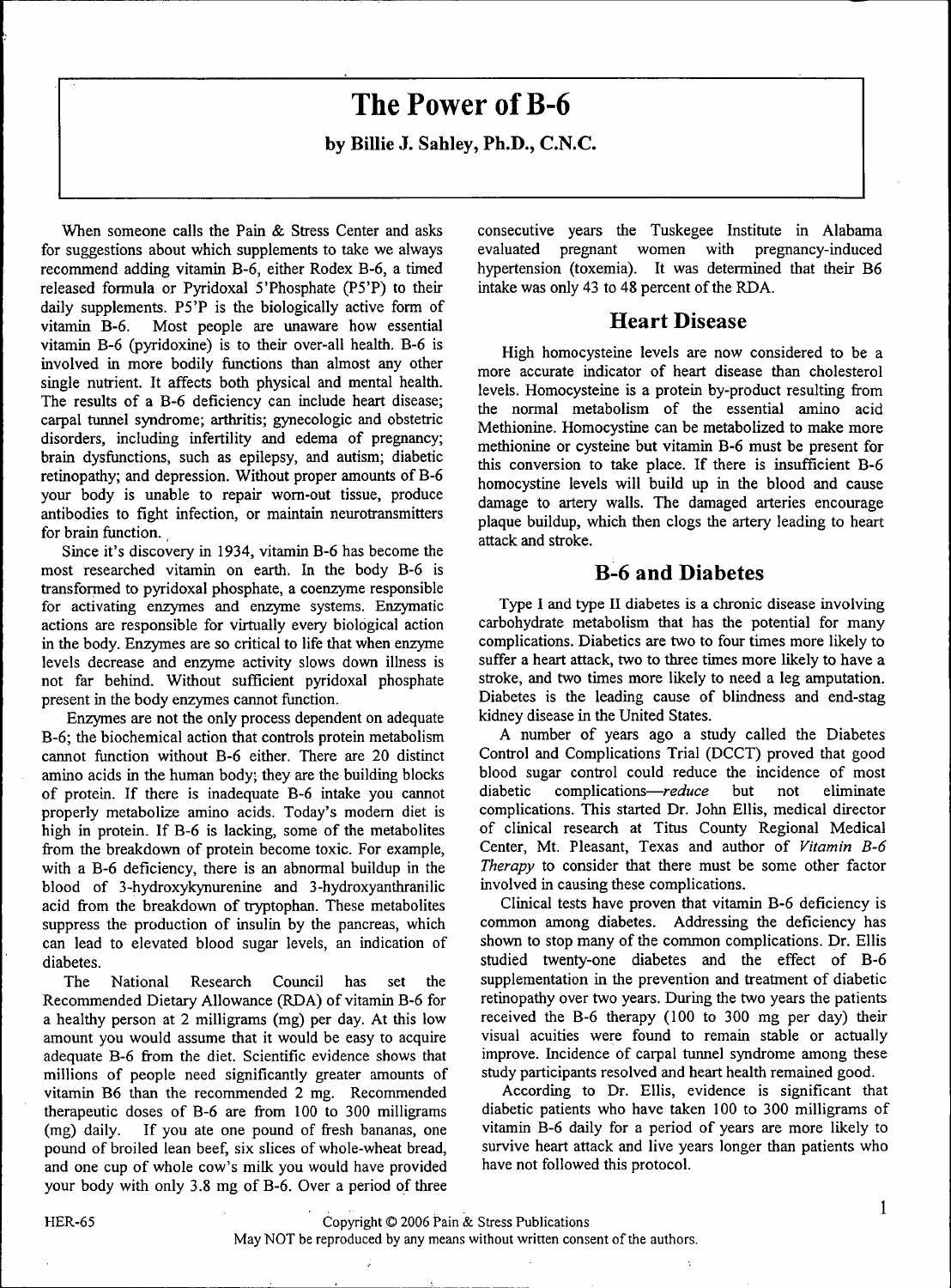## Carpal Tunnel Syndrome

Carpal tunnel syndrome (CTS) is a condition that produces irritation or compression of the median nerve in the carpal tunnel. The median nerve supplies most of the sensation to the hand and muscle power to the thumb. If left untreated it may result in permanent nerve and muscle damage. The current treatment offered by the medical model is either steroid injections or surgery. However numerous studies have demonstrated that vitamin B-6 deficiency is the root cause of this common disorder. Therapeutic supplementation with 150 to 300 mg B-6 daily will resolve the symptoms in almost all cases of CTS. Response to the treatment can be expected within three to four months although some people see marked improvement in symptoms in a much shorter time. However as Dr Folkers a noted B-6 researcher says, "continue the B-6 as long as you eat." When you consider the importance of B-6 to your overall health this is excellent advice. When patients stop the B-6 supplementation symptoms will reappear.

#### Arthritis

Arthritis is a broad term and can include a number of conditions that are unrelated. Bacterial infections, gout, and rheumatoid arthritis are examples. Dr. John Ellis after many years of research on vitamin B-6 believes that 90 percent of what is called arthritis is really a biochemical change in the synovium of the tendons and joints, particularly in the fingers, thumbs, elbows, shoulders, knees, and hips due to deficient B-6. B-6 deficiency causes changes in the synovium that is experienced as swelling, pain and stiffness in the joints, symptoms that most of us label as "arthritis".

If someone is experiencing joint stiffness Dr. Ellis recommends supplementing 200 mg B-6 daily for 90 days. At the end of this time if the condition is unchanged then it is possible that something other than a B-6 deficiency is going on. If the condition has improved then the 200 mg of B-6 should be continued indefinitely.

## Obstetric and Gynecologic Disorders

Vitamin B-6 supplementation is very helpful in preventing many obstetric (OB) and Gynecologic (GYN) problems. There is strong relationship between protein metabolism, the female hormone estrogen and B-6. Estrogen is at its highest peak during the premenstrual period and during pregnancy causing fluid retention. B-6 helps to counter estrogen's sodium retaining properties and significantly reduces the overall swelling and bloating seen in PMS. 50 to 300 mg of B-6 daily during pregnancy will often stop edema, muscle spasms, paresthesia of hands, painful finger joints, incoordination of hand movements, and abnormal weight gain. B-6 and B-1 have been shown to stop "moming sickness" in pregnant women. Consult a qualified health care professional for B-6 recommendations.

## Brain Function

Because B-6 is so involved with the metabolism of protein or amino acids it only stands to reason that it is

crucial for brain health. Many amino acids function as neurotransmitters in the brain. If you are unable to properly metabolize amino acids this will result in deficiencies of critical neurotransmitters causing depression, anxiety, attention deficit disorder, and autism. Adding 150 to 300 mg B-6 or Pyridoxai 5'Phosphate (P5'P) is crucial when supplementing with amino acids, not only to receive the benefit form them but also because without sufficient B-6 the metabolic process does not complete it's cycle and leaves toxic by-products such as homocystine.

## Recommended Therapeutic Daily Dosages

According to Dr. Karl Folker 50 to 300 milligrams is a safe daily dosage of vitamin B-6 for all adults. Dr. John Ellis after 35 years of clinical research recommends the following daily dosages, which have all proven safe:

- Children aged four and under—2 mg daily
- Children aged twelve to eighteen—5 mg daily.
- Adults—100 to 200 mg daily. Consider Rodex B-6, a time-release capsule or use Pyridoxai 5' Phosphate (P5P).

## References

- Balch, James F., M.D. and Phyllis A. Balch, C.N.C, *Prescription for Nutritional Healing.* Garden City Park, NY: Avery Publishing Group. 1997.
- Ellis, John M, M.D. and Jean Pamplin, *Natures Versatile Healer Vitamin B-6 Therapy.* Garden City Park, NY: Avery Publishing Group. 1999.
- Sahley, Billie J., Ph.D. and Katherine M. Birkner, CRNA, Ph.D., *Heal With Amino Acids and Nutrients.* San Antonio, TX: Pain & Stress Publications. 2005.
- Wunderlich, Ray C, Jr., M.D. *The Natural Treatment of Carpal Tunnel Syndrome.* Los Angeles, CA: Keats Publishing. 1993.